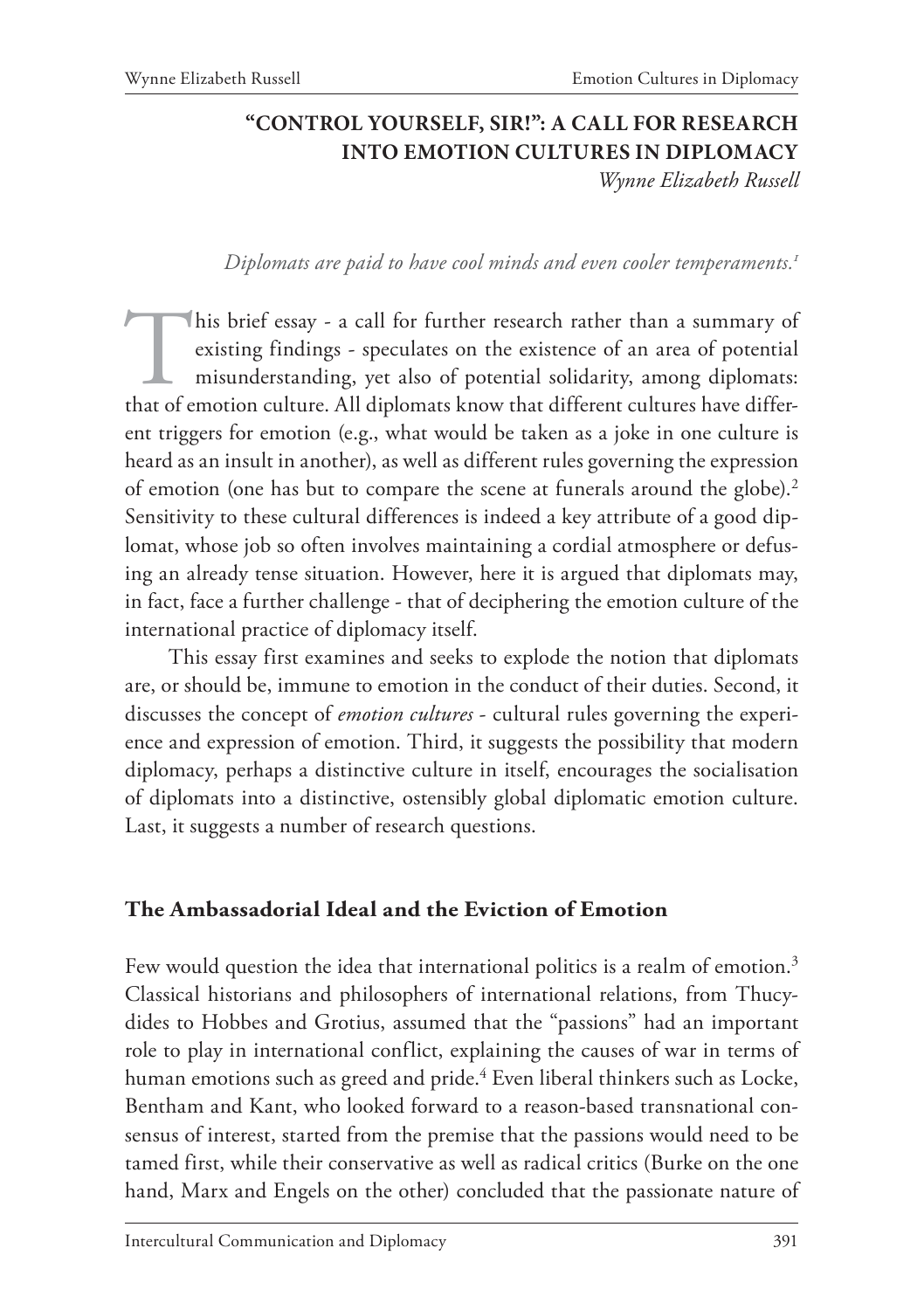humankind would never be eradicated.5 Within the classical realist tradition of the twentieth century, the passions reassert themselves; the writings of Hans Morgenthau, for example, are sprinkled with references to trust and love, exaltation and pride, and frustration, insecurity and fear.6

Nevertheless, the specialist literature, as well as the public imagination, conventionally depicts diplomacy - the institution by which much of this passionate world of international politics is negotiated - as a realm in which emotion should play no part. Indeed, the ideal of the dispassionate diplomat has been perpetuated by generations of post-Renaissance European diplomatic handbooks. Medieval writers, for the most part, focused on ambassadors as "servants of god," and therefore on their moral qualities.7 But a rash of treatises on diplomacy in the sixteenth and seventeenth centuries began to focus on how "civilized behaviour was to be propagated among 'ideal ambassadors' … [as well as] reproduced in the fledgling institutions of a states-system."8 The model of the perfect ambassador presented in these works shifted over the years from the ideal humanist scholar described by writers such as Frederici de Marselaer (*Legatus*, *Libri Duo*, 1618) to the "well-bred gentleman" portrayed in Juan de Vera's *El Embajador* (1620), from which text comes the term "the perfect ambassador."9 The "qualities of mind and feeling" that such an ambassador should cultivate most assiduously, according to the accomplished diplomat Abraham de Wicquefort (*L'ambassadeur et ses fonctions*, 1679), were *prudence* and *modération*, the latter meaning the ability to curb one's temper and to remain cool in moments of tension. "Those spirits," de Wiquefort warned, "who are compounded of sulfur and saltpeter, whom the slightest spark can set alight, are easily capable of compromising affairs by their excitability."10 Forty years later, in his influential *De la manière de négocier avec les Souverains* (1716), François de Callières repeated many of de Wiquefort's injunctions, dedicating nearly half a chapter to the need for a minister to possess the quality of emotional control. "A man of an odd, uneven temper, who is not master of his humours and passions, ought not to engage himself in the business of negotiations," de Callières warned, preferring "a man who has the command of himself, and is always in a cool sedate temper."11 Over two hundred years and dozens of major treatises later, one of the "essential" qualities of a diplomat listed by Sir Harold Nicolson in his classic treatise on diplomacy remained "the quality of calm."12 In fact, for some writers, what diplomats *should* be had become what they *were*: "what really distinguishes the diplomat from the common herd," experienced diplomat Jules Cambon opined in 1931, "is his indifference to its emotions."13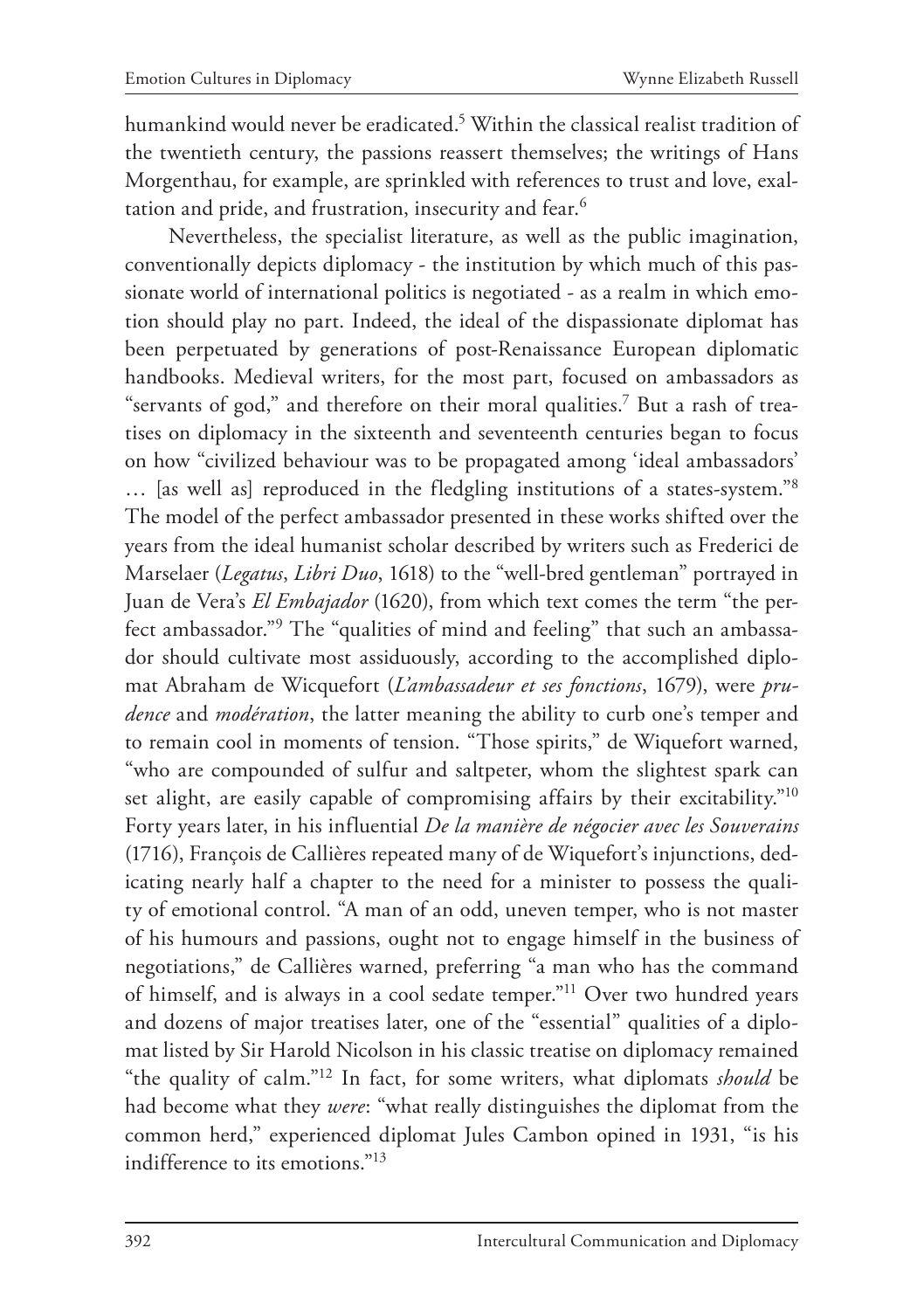The disdain for emotion expressed in these works mirrors shifts between the fifteenth and seventeenth centuries both in theories of the conduct of international relations and in the notion of reason itself. As Hedley Bull put it, the emergence of the "notion of the 'ideal ambassador' as a person governed by his reason rather than his passions, and seeking to subordinate the latter to the former … is bound up with the emergence of rationalism in the seventeenth century, and especially with the notion that the proper objective of states was the pursuit of their ['true' or objective] interests rather than of their honour or their faith."14 This shift, as Bull suggests, in turn reflected the consolidation of an underlying "myth of rationality" that deemed emotion and reason to be not only separate, but inimical.<sup>15</sup> Under the influence of this conception of rationality, emotional responses came to be seen as "disruptive," "illogical," "biased" or "weak," and emotion "a deviation from what is sensible or intelligent"– a prejudice that lingers to this day.16

The perceived need for professional representatives to control their own emotions seemingly has been made all the more urgent by what diplomats themselves have frequently bewailed as the inability of political leaders to control theirs. As de Calliéres complained, "the passions of princes … often overrule their interests."17 The role of the diplomat thus was and is still seen to be one of "helping to ensure that the interests of rulers triumph over their passions, and not their passions over their interests."18 The "rulers" in question were initially monarchs. "Sovereigns," warned de Wicquefort, "cannot meet without the risk of prejudice to themselves or to their affairs."19 But democratically elected rulers have shown themselves no more trustworthy in this regard: of the many dangers of diplomacy by conference, Nicolson recounts, one of the greatest is that leaders "would return from the interview, but with sentiments of lasting personal dislike," a situation that could lead to disastrous consequences.20

Yet would it be correct to say that the classic diplomatic manuals of Europe expect diplomacy to ignore the existence of emotion altogether? Certainly, the diplomats of the classical literature are expected to have a keen appreciation of the feelings of others. A successful negotiator, de Wiquefort observed, must be able to play on the emotions of others: "Ministers are but men and as such have their weaknesses, that is to say, their passions and their interests, which the Ambassador ought to know if he wished to do honor to himself and his Master."21 Three hundred years later, former British Ambassador Peter Marshall concurred: "Diplomacy must rank as one of the higher forms of persuasion. People may be persuaded by reason or by feeling, or in all probability by a combination of both."22 Even more importantly, diplomats are expected to be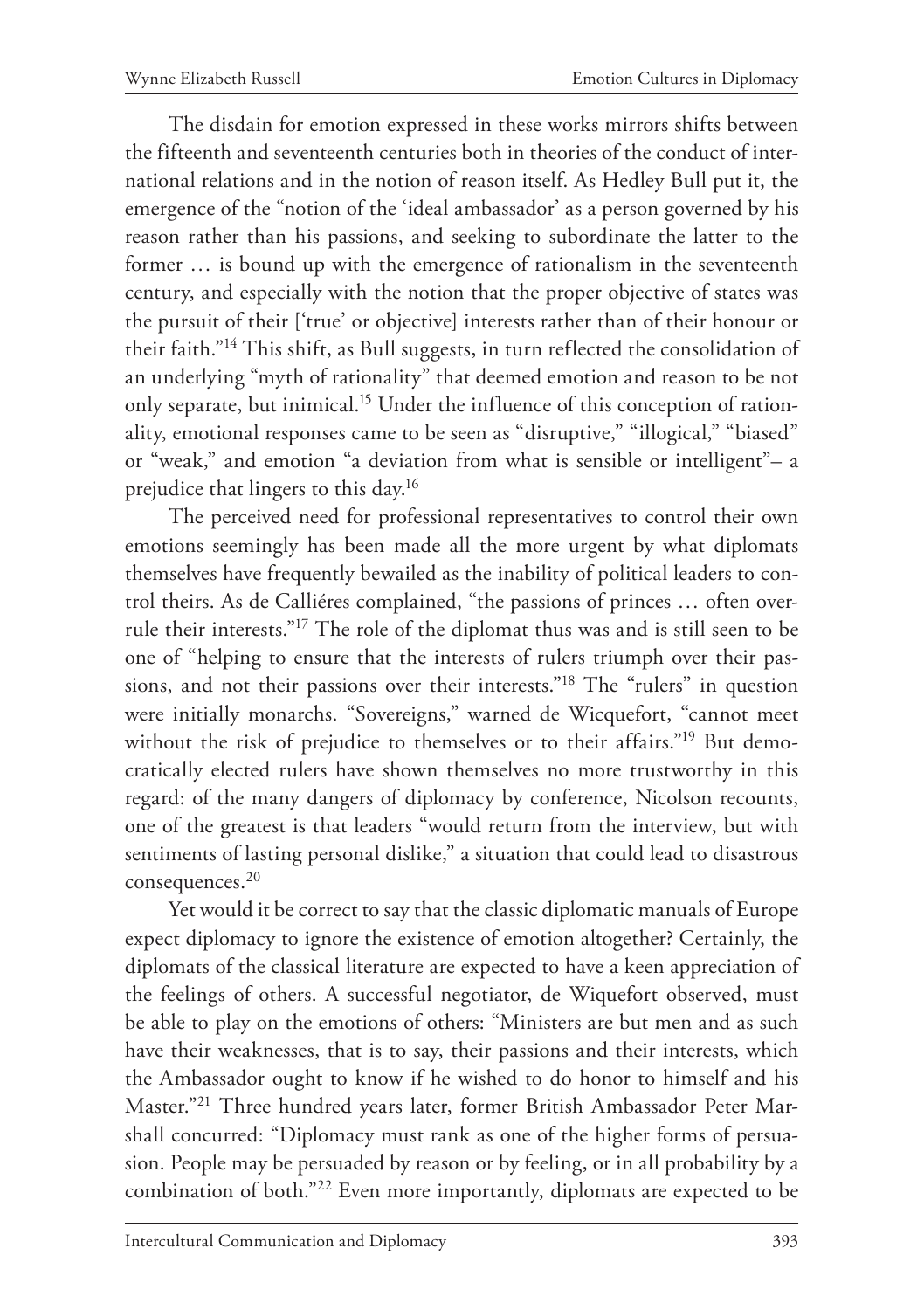considerate of others' feelings; hence the popular use of the term "diplomatic" to mean "tactful" or "sensitive." Sir Ernest Satow's famous definition of diplomacy as "the application of intelligence and tact to the conduct of official relations between the governments of independent states" sums up the emphasis that classical diplomatic theorists placed on letting sleeping emotions lie.<sup>23</sup>

Implicit in these concerns, of course, is the assumption that the feelings of other state representatives are subject to be riled. Nor should this be surprising: diplomats, by virtue of their ability to speak in the name of states, serve as embodiments of some of the most highly emotionally charged political entities in the modern world.<sup>24</sup> Many recognise the emotional position of an "empowered negotiator of a country" as sharply different from that of negotiators for most firms, with the political dimension of diplomatic representation imposing additional emotional burdens.25 In particular, the kinds of relations of power and status that diplomats, in the name of and as an extension of the state, are required to navigate and negotiate are precisely those from which many of the social emotions - pride, humiliation - arise.<sup>26</sup> Hence, Charles de Martens, in his famous *Guide Diplomatique* (1832), can say: "The least of inconsidered words can wound a whole nation."27 And, hence, arises the difficulty of stepping back from a national position; as Cambon himself noted: "[t]his is by no means an easy matter sometimes, when one's sympathies are involved."28

Indeed, what classical theorists of diplomacy were advocating was the ability, not to completely deny the existence of emotion, but to repress its expression, particularly in the case of the negative emotions. Nicolson, surveying fifteen and sixteenth century diplomatic manuals, noted their insistence that an ambassador must be "imperturbable, able to receive bad news without manifesting displeasure, or to hear himself maligned and misquoted without the slightest twinge of irritation."29 Nicolson added, regarding the ideal diplomat: "In the first place, he should be good-tempered, or at least he should be able to keep his ill-temper under perfect control."30

One device that classical European diplomacy evolved to help diplomats keep their "ill-temper under perfect control" was an elaborate language for conveying displeasure without either overtly evincing emotion or causing offence. "Diplomatic" language, as Nicolson observed, means not only "those technical phrases which, in the course of centuries, have become part of the ordinary diplomatic vocabulary," but also "that guarded understatement which enables diplomatists and ministers to say sharp things to each other without becoming provocative or impolite."31 Through the elaborate conventions of language of the seventeenth through nineteenth centuries, and even in today's guarded phrases such as "frank exchange of views," the "ideal diplomatist" works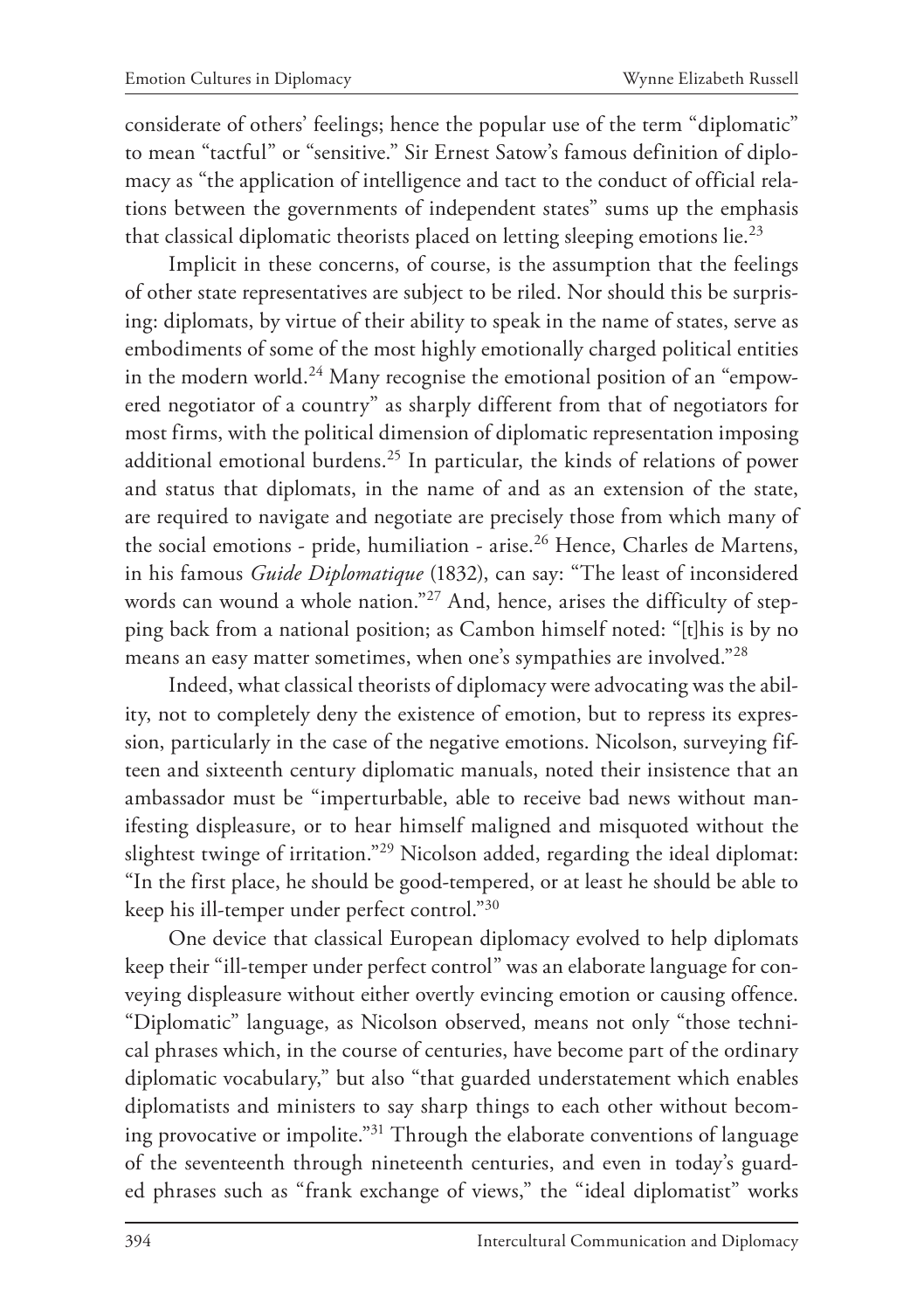to minimise friction in relations between nations.<sup>32</sup> Indeed, diplomats have recorded the toll of working in environments where these conventions have been discarded; for example, then-US Ambassador to Moscow George Kennan recorded in his diary in mid-1963 the strain of living through an unusually vitriolic anti-US Soviet propaganda campaign, which he found "foul, malicious and insulting."33

Principles and codes governing and facilitating the expression of emotion in diplomatic exchanges have, of course, been noted by many. What has not been so broadly discussed is the possibility that these principles and codes serve as proof of the existence of a distinctive diplomatic "emotion culture."

#### **Emotion and Emotion Cultures**

The idea of "emotion cultures" has received its most extensive discussion in the fields of anthropology, sociology and psychology.34 It emerges from thinking of emotions as social, rather than entirely personal, experiences. In this view, the focus of psychoanalytic and social psychological theories of emotion on the individualised, internally generated quality of emotion is at best excessive and at worst misplaced.<sup>35</sup> Far from being solitary events, many emotions result primarily or frequently from real, imagined or anticipated social interactions.<sup>36</sup> "An emotion," Robert Solomon writes, "is intrinsically tied up with our social existence and our relations with others.… [The problem] is to retain the personal and experiential ('phenomenological') grasp of emotions but place emotions in a larger social context, treating them not only as the result of but as constituted in relations with other people."37

Scholars interested in emotion cultures thus have tried to understand the application to emotion of sociological concepts such as norms of behaviour. Most diplomats as a matter of course encounter different cultural norms governing the *display* of emotion; funeral rites are an obvious example.<sup>38</sup> Furthermore, underlying these display norms are also cultural norms influencing the way in which individuals *experience* emotion: norms governing the "type of emotion, the extent of emotion, and the duration of feeling that are appropriate in a situation."39 Children are socialised into these emotion cultures at very early ages–as early as two, according to some researchers.<sup>40</sup> An individual's ability to master and adhere to these cultural rules often affects others' perceptions of her or his social efficacy, maturity and mental health.<sup>41</sup> Underlying these norms are different cultural conceptions of the nature of emotion, as well as of the relationship of emotion to human health.<sup>42</sup>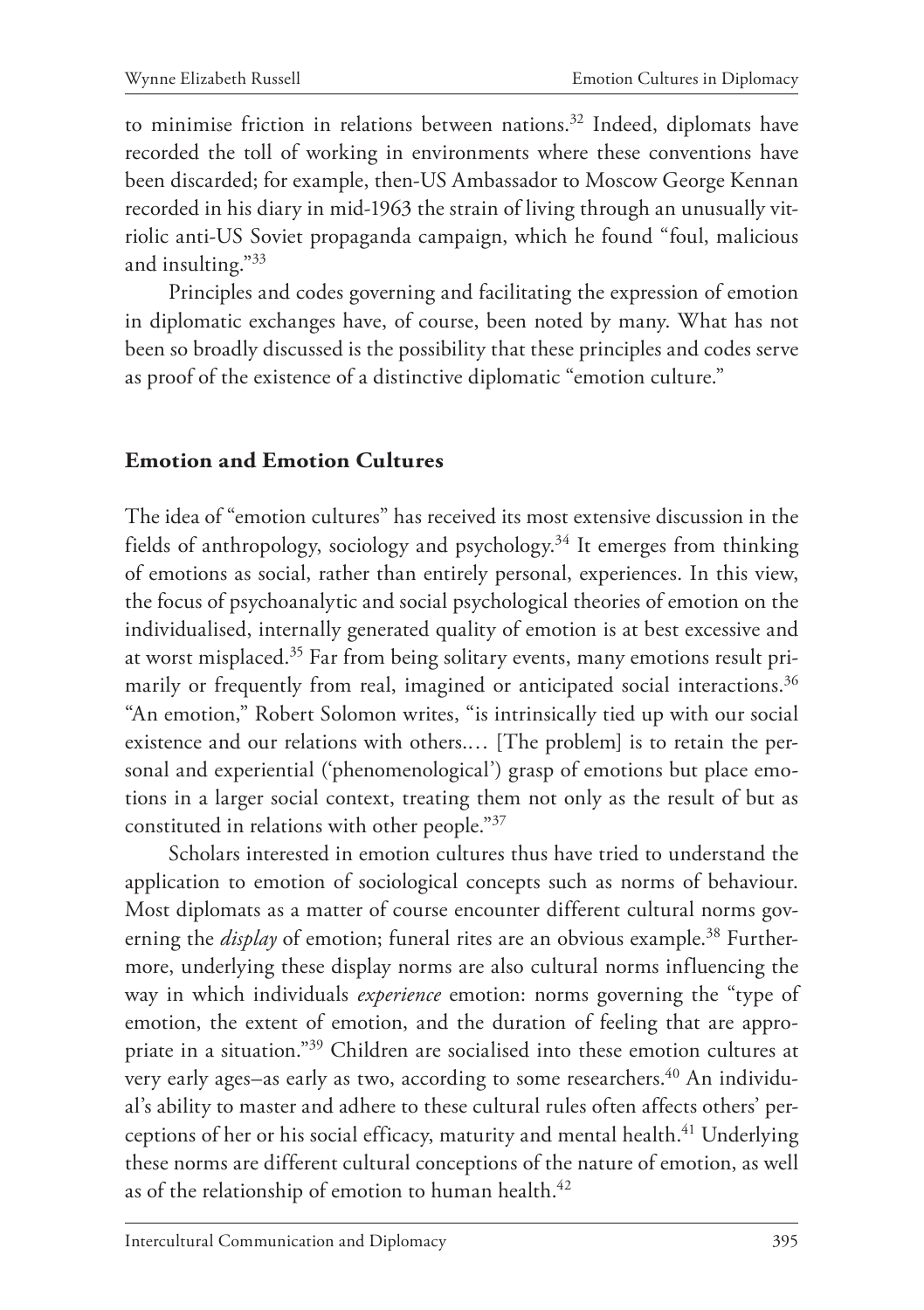Scholars have discussed the contextual or situational norms governing the display and experience of emotion, with different implications for the examination of emotion cultures in diplomacy. While some scholars have focused on the national and ethnic cultural level, others have focused on the level of organisations or firms.43 Taken together, the observations and conclusions of these works suggest that individual foreign ministries might possess sharply different emotion cultures, products of both national/ethnic and organisational cultures. Sensitivity to the differences between these cultures is largely taken for granted in diplomats.

At the same time, other scholars have focused on emotion norms operating at the level of occupations or professions. Some scholars have described the pressures placed on employees to conform to expectations of emotional display, for instance in the service industries.<sup>44</sup> Others have described the ways in which workers in particular professions - for example, in the highly dangerous profession of iron working - develop group standards of emotional display governing, for instance, the expression of fear.<sup>45</sup> Many of these studies would have benefited from taking into account the national or ethnic emotion culture and gendered emotion culture in which the occupational emotion culture is situated.<sup>46</sup> Nonetheless, their conclusions raise the intriguing notion that diplomacy as an international occupation may have an emotion culture, or emotion cultures, of its own.

To what extent is such a proposition plausible? The answer to this question depends to a large degree on whether or not diplomacy can be said to have a culture of its own.

### **Diplomatic Culture**

The idea of a "diplomatic culture" that sets diplomats apart from other citizens is not novel. Diplomats and humorists alike have reflected on the *ésprit de corps* of the diplomatic corpus, a sense of professional solidarity that transcends national boundaries.<sup>47</sup> The distinctive customs and manners of diplomacy, such as the concern with protocol and precedence and the evolution of a specialised language, can at one level be seen as typical of the norms of behaviour that emerge in many occupations. Indeed, diplomats, whose work by definition involves operating across national boundaries, have even greater need than many professionals for an occupational culture that can help smooth over national cultural differences. As John Mayall has observed, diplomatic society and culture to some extent protect diplomats "from the pressures and mutual incomprehension which might otherwise arise from cultural diversity. … The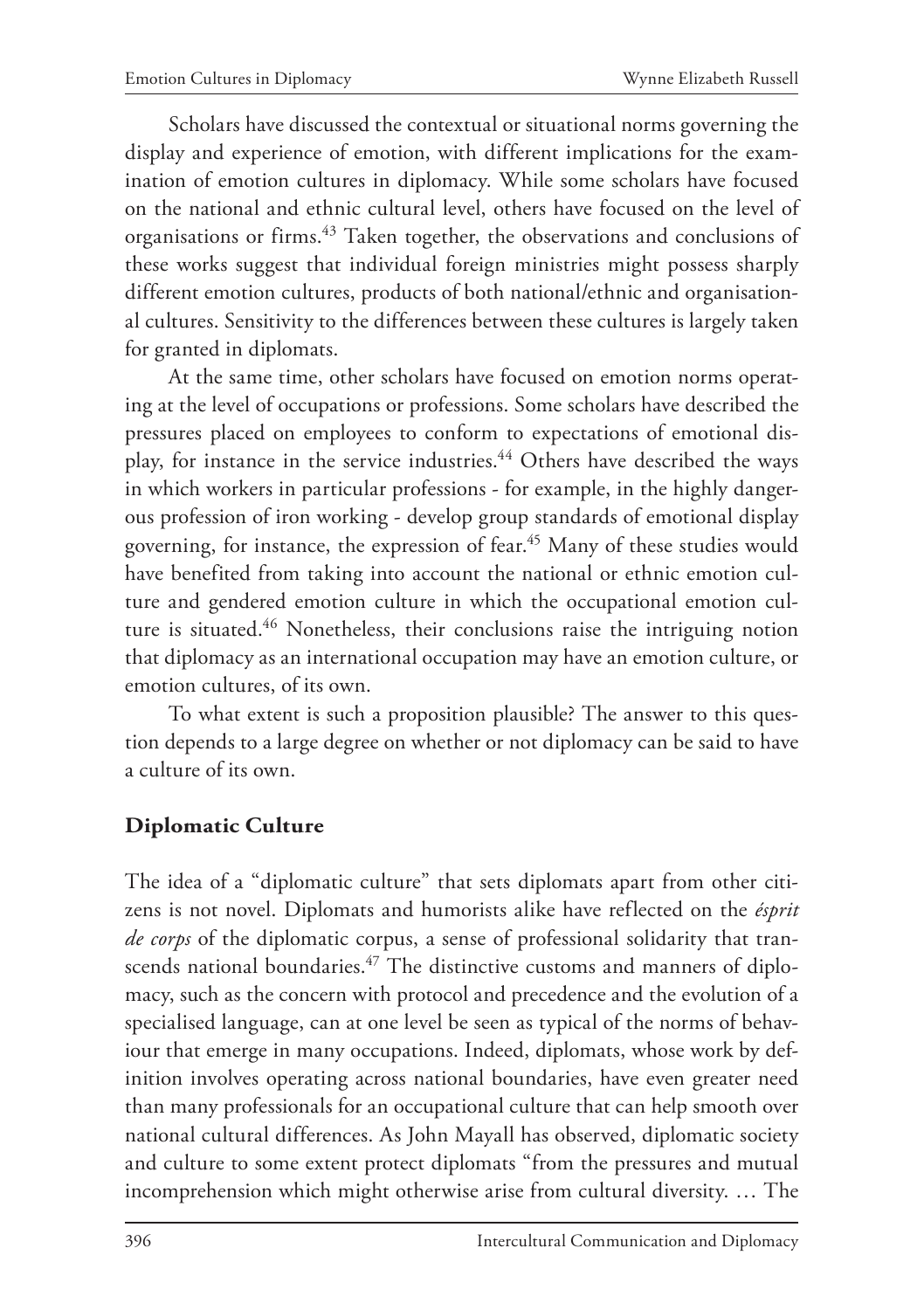common conventions of this profession in part serve the function which language serves in national cultures: they act as vehicles for communication, hold and transmit the values of the profession, and prove an effective barrier between those within the charmed circle and the uninitiated outside."48

However, it is also possible to discern a deeper purpose behind diplomatic socialisation than simply that of professional efficiency. As James Der Derian has observed, diplomatic theorists from de Vera on have both described and advocated the development of diplomacy as a society, a body of socialised, "civilized" individuals, with its own body of thought on how "civilized" behaviour is to be propagated not only among "ideal ambassadors," but, by extension, among the society of states.<sup>49</sup> Diplomatic society thus is to be both a subset and an ideal microcosm of the interstate society whose affairs it helps to order.

As Der Derian's formulation suggests, the cultural norms of diplomacy in this conception stretch well beyond the fine points of protocol that help to order diplomatic and interstate society.50 Hedley Bull posited that diplomatic culture, which he conceived of as "the common stock of ideas and values possessed by the official representatives of states," consists of "the common intellectual culture of modernity: some common languages, principally English, a common scientific understanding of the world, certain common notions and techniques that derive from the universal espousal by governments in the modern world of economic development and their universal involvement in modern technology."51

Many would argue, however, that this diplomatic culture has not evolved *sui generis* within the confines of an egalitarian international society.52 Rather, they would suggest, it is a culture "derived from the aristocratic cosmopolitanism of dynastic Europe."53 In this view, diplomacy's customs, manners and underlying norms, although certainly not static, reflect those of the European diplomatic society into which non-European states have been voluntarily or forcibly incorporated over the last four centuries. These scholars would argue that the cultural norms of other diplomatic systems, in many cases as fully evolved as those of European diplomacy, have for the most part been left by the wayside in the process.<sup>54</sup>

### **Research Questions**

This essay has argued that diplomacy, as a social practice with distinctive cultural qualities, possesses the potential for a common "emotion culture" that would set out standards for the appropriate experience and expression of emo-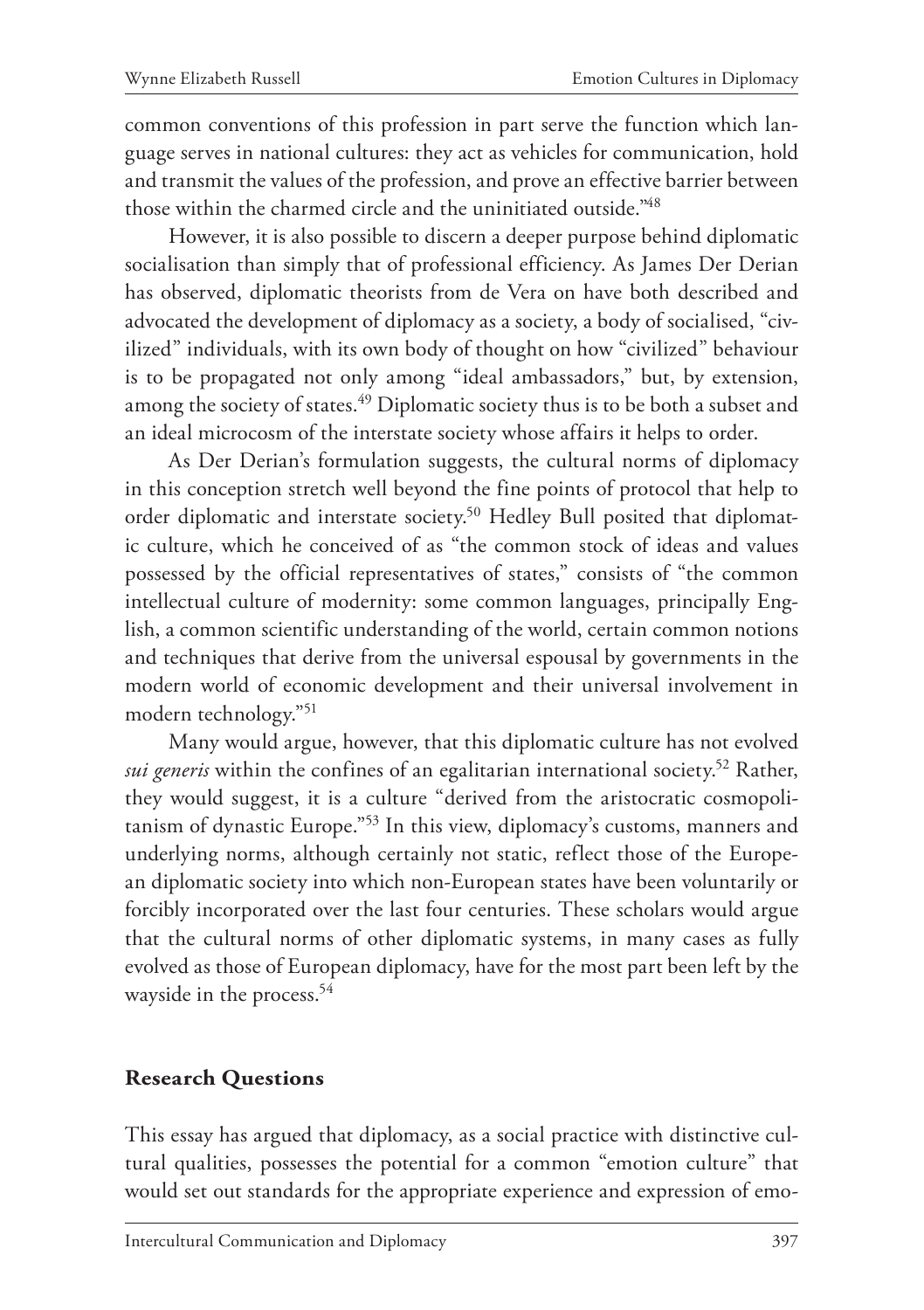tion by its participants. It has indicated how European theorists of diplomacy would prefer this culture to appear - emphasising emotional control, particularly of negative emotion - and has attempted to suggest why these European conceptions might have come to dominate modern diplomatic practice. To date, however, these issues remain at the level of conjecture. For the study of emotion cultures within diplomacy to proceed, it will be necessary for scholars and diplomats alike to consider at least the following questions.

- To what extent do diplomats globally share an emotion culture? To what extent do diplomats from various cultural backgrounds face pressure to conform to an international professional standard of emotional behaviour? Whence do these pressures emanate? Who informs diplomats of "the rules?"
- To what extent do sub-groups within global diplomacy possess distinctive emotion cultures? Do individual foreign ministries possess distinctive emotion cultures? What of the diplomats of regional groupings?
- To what extent does an "emotion culture" of European/Western diplomacy dominate notions of what a global diplomatic emotion culture should look like? Or to what degree do many of the prime dictates of European/ Western diplomatic emotion culture, such as control of negative emotion, mirror precepts from diplomatic manuals from other diplomatic cultures (the Chinese or Ottoman diplomatic cultures, for instance)?
- To what extent does the effectiveness of diplomats depend on their socialisation into dominant emotion cultures? To what degree does this depend on whether they are operating in bilateral or multilateral environments?
- And, finally, with inclusion of so many non-diplomats in international negotiating processes, does the existence of a diplomatic emotion culture mean anything any more?

### **Endnotes**

- 1 *Los Angeles Times*, Washington, 8 May 2003.
- 2 The scholarly literature on emotion often uses "emotion," "feeling," or "affect" interchangeably, a tendency that more rigorous theoreticians have deplored (see, for instance, Lynn Smith-Lovin, "The Sociology of Affect and Emotion," in Karen Cook *et al*., eds., *Sociological Perspectives on Social Psychology* (Boston: Allyn and Bacon, 1995), for a discussion of the distinctions between emotion, sentiment, affect and mood). This essay, proceeding from a conception of emotions as "inner states with external manifestations," uses "emotion" throughout. Interestingly, in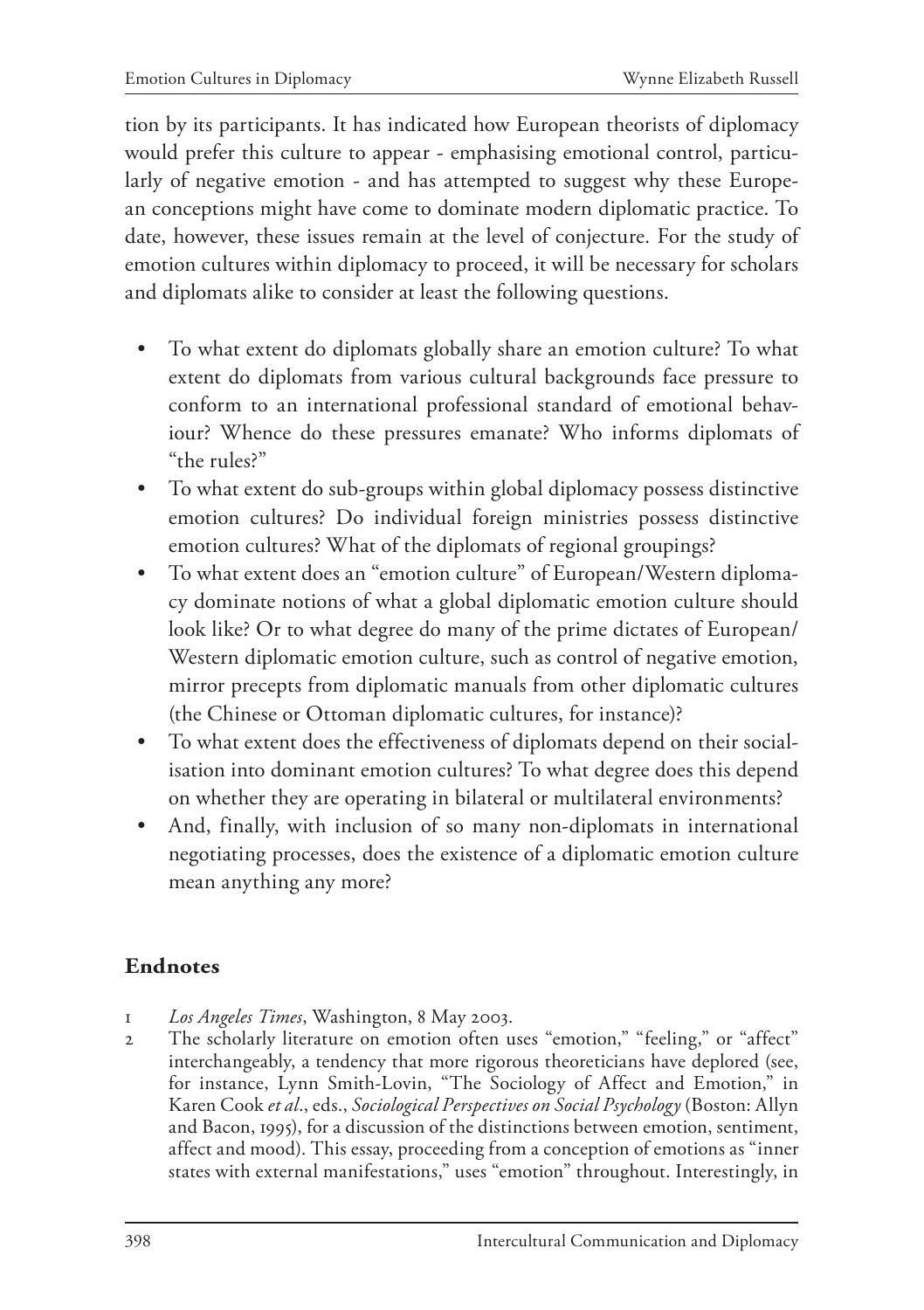an approach that sits nicely with the emphasis here, some writers present "feelings" as essentially private sensations which become "emotions" when enacted in social situations according to cultural rules of definition and display (see Stephen Fineman, *Emotion in Organizations* (London: Sage Publications, 1993), 31).

- 3 For an excellent overview of European and American writing on the subject of emotion in politics, see Philippe Braud, *L'émotion en politique* (Paris: Presse de Sciences Po, 1996).
- 4 For example, Thucydides, detailing the progress of the Corcyran civil war, saw revenge as more important than self-preservation; and his Athenians, explaining their expansionist ambitions to the Spartans, describe their primary motivation as fear of Persia. Thucydides, *History of the Peloponnesian War* (London: Penguin, 1972), 243, 80.
- 5 Torbjorn Knutsen, *A History of International Relations Theory* (Manchester: Manchester University Press, 1992), 92-93, 112, 136.
- 6 Hans Morgenthau and Kenneth Thompson, *Politics Among Nations: The Struggle for Power and Peace* (New York: Alfred A. Knopf, 1985), 34-35, 119, 124-125.
- 7 Dorothy Jones, *Splendid Encounters: The Thought and Conduct of Diplomacy* (Chicago: University of Chicago Press, 1984), 52. As J. L. Holzgrefe writes: "One finds, for example, Conradus Brunus sententiously exhorting kings not to appoint as an ambassador anyone who is … seditious, heretical, an arsonist, a despoiler of churches, sacrilegious, a pagan, a Saracen, Jewish, atheistic, or, worst of all, 'a ravisher of vestal virgins' " (J. L. Holzgrefe, "The Origins of Modern International Relations Theory," *Review of International Studies* 15:1 (1989), 11-26).
- 8 James Der Derian, "Diplomacy," in *The Oxford Companion to the Politics of the World* (Oxford: Oxford University Press, 1993), 244.
- 9 Cited in Jones, *Splendid Encounters*, 52.
- 10 Cited in Gordon Craig, "On the Nature of Diplomatic History: The Relevance of Some Old Books," in Paul Gordon Lauren, ed., *Diplomacy: New Approaches in History, Theory and Policy* (London: Collier Macmillan Publishers, 1979), 26.
- 11 François de Callières, *The Art of Diplomacy*, H. M. A Keens-Soper and Karl Schweizer, eds. (New York: Leicester University Press and Holmes and Meier Publishers, 1983), 87.
- 12 Sir Harold Nicolson, *Diplomacy*, 3rd ed. (London: Oxford, 1969), 62. As Nicolson recounted in appal: "The occasions on which diplomatists have lost their tempers are remembered with horror by generations of their successors. Napoleon lost his temper with Metternich in the Marcolini Palace at Dresden on June 26, 1813, and flung his hat upon the carpet, with the most unfortunate results. Sir Charles Euan Smith lost his temper with the Sultan of Morocco and tore up a treaty in the imperial presence. Count Tattenbach lost his temper at the Algeciras Conference and exposed his country to a grave diplomatic humiliation. Herr Stinnes lost his temper at Spa" (62).
- 13 Jules Cambon, *The Diplomatist* (London: Philip Allan, 1931), 3.
- 14 Hedley Bull, *The Anarchical Society: A Study of Order in World Politics* (London: Macmillan, 1977), 169.
- 15 Jack Barbalet, *Emotion, Social Theory, and Social Structure: A Macrosociological Approach* (Cambridge: Cambridge University Press, 1998), 33-38.
- 16 Linda Putnam and Dennis Mumby, "Organizations, Emotion, and the Myth of Rationality," in Fineman, *Emotion in Organizations*, 36. For a detailed dissection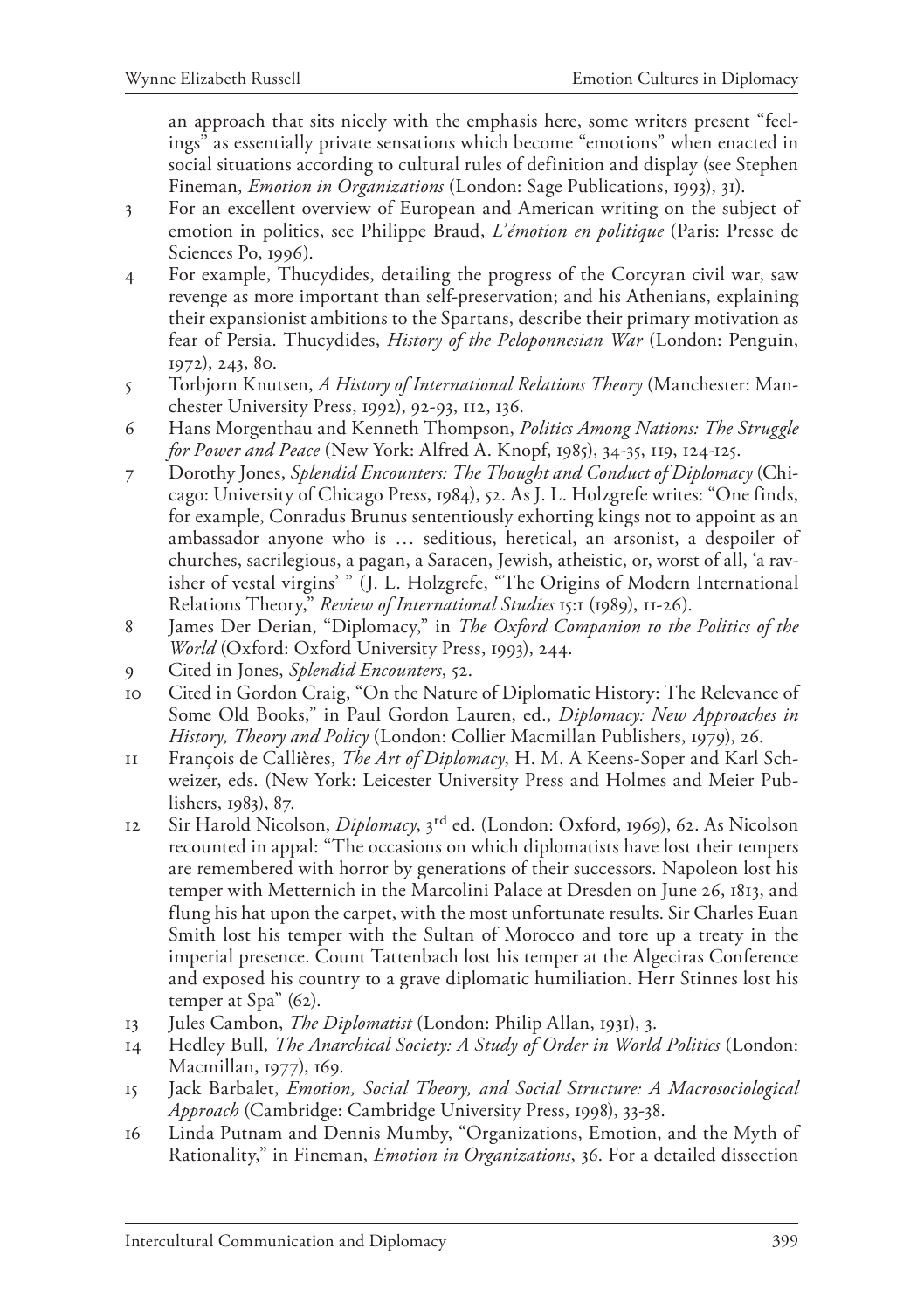and refutation of the reason/emotion dichotomy, see Barbalet, *Emotion, Social Theory, and Social Structure*, 29-61.

17 Cited in Bull, *The Anarchical Society*, 169.

- 19 Cited in Jones, *Splendid Encounters*, 19.
- 20 Sir Harold Nicolson, *The Evolution of the Diplomatic Method* (London: Constable & Co. Ltd, 1954), 43.
- 21 Cited in Craig, "On the Nature of Diplomatic History," 25.
- 22 Sir Peter Marshall, *Positive Diplomacy* (London: Macmillan Publishers, 1997), 154.
- 23 Sir Ernest Satow, *A Guide to Diplomatic Practice* (London: Longmans, Green, 1957), 1.
- 24 All the major academic models of nationalism pre-modern (ethnic), modern (socio-economic), and post-modern (cultural) - acknowledge nationalism's emotive qualities; see Simon Dixon, "The Past in the Present: Contemporary Russian Nationalism in Historical Perspective," in Geoffrey Hosking and Robert Service, eds., *Russian Nationalism Past and Present* (London: Macmillan, 1996), 153.
- 25 Paul Meerts, "The Changing Nature of Diplomatic Negotiation," in Jan Melissen, ed., *Innovation in Diplomatic Practice* (London: Macmillan Press Ltd., 1999), 87.
- 26 See Theodore Kemper, "Social Relations and Emotions: A Structural Approach," in Theodore Kemper, ed., *Research Agendas in the Sociology of Emotions* (Albany, NY: SUNY Press, 1990), for a discussion of the predictable relationship between negotiations of status and power and emotional outcomes.
- 27 Craig, "On the Nature of Diplomatic History," 22-23.
- 28 Cambon, *Diplomatist*, 22. In fact, a degree of emotional identification with the nation may be a necessary part of effective representation. First, representatives who are emotionally unengaged with the entity they represent will be less concerned with its fortunes and may be less vigorous in pursuing its interests. Second, for a representative of an entity, particularly one as potentially highly emotionally charged as a nation/state, not to be emotionally engaged with its fortunes might call into question in the eyes of others that entity's ability to inspire loyalty. Consequently, a genuinely emotionally detached diplomat may be more of a liability, both in practical and in public relations terms, than an asset.
- 29 Nicolson, *Evolution*, 36.
- 30 Nicolson, *Diplomacy*, 62.
- 31 Ibid., 122.
- 32 Bull, *The Anarchical Society*, 172.
- 33 George Kennan, *Memoirs, 1950-1963* (London: Hutchinson, 1972), 162. Kennan found himself declared *persona non grata* by the Soviet government in September 1963 for having irritably compared the complete social isolation to which diplomats were subjected in Moscow to the conditions of the internment he had experienced in Germany in 1941-1942. The Soviet government considered his comment a "slanderous attack hostile to the Soviet Union in a rude violation of generally recognised norms of international law."
- 34 See Rom Harré, ed. *The Social Construction of Emotions* (Oxford: Basil Blackwell Ltd., 1986) for a general discussion of the concept's evolution and antecedents.
- 35 Smith-Lovin, "The Sociology of Affect and Emotion," 120-124.
- 36 Theodore Kemper, "Modernisation, Barbarism, and the Ethos of Modernity: The Interplay of Structure, Culture, and Emotions," paper presented to the confer-

<sup>18</sup> Ibid., 169.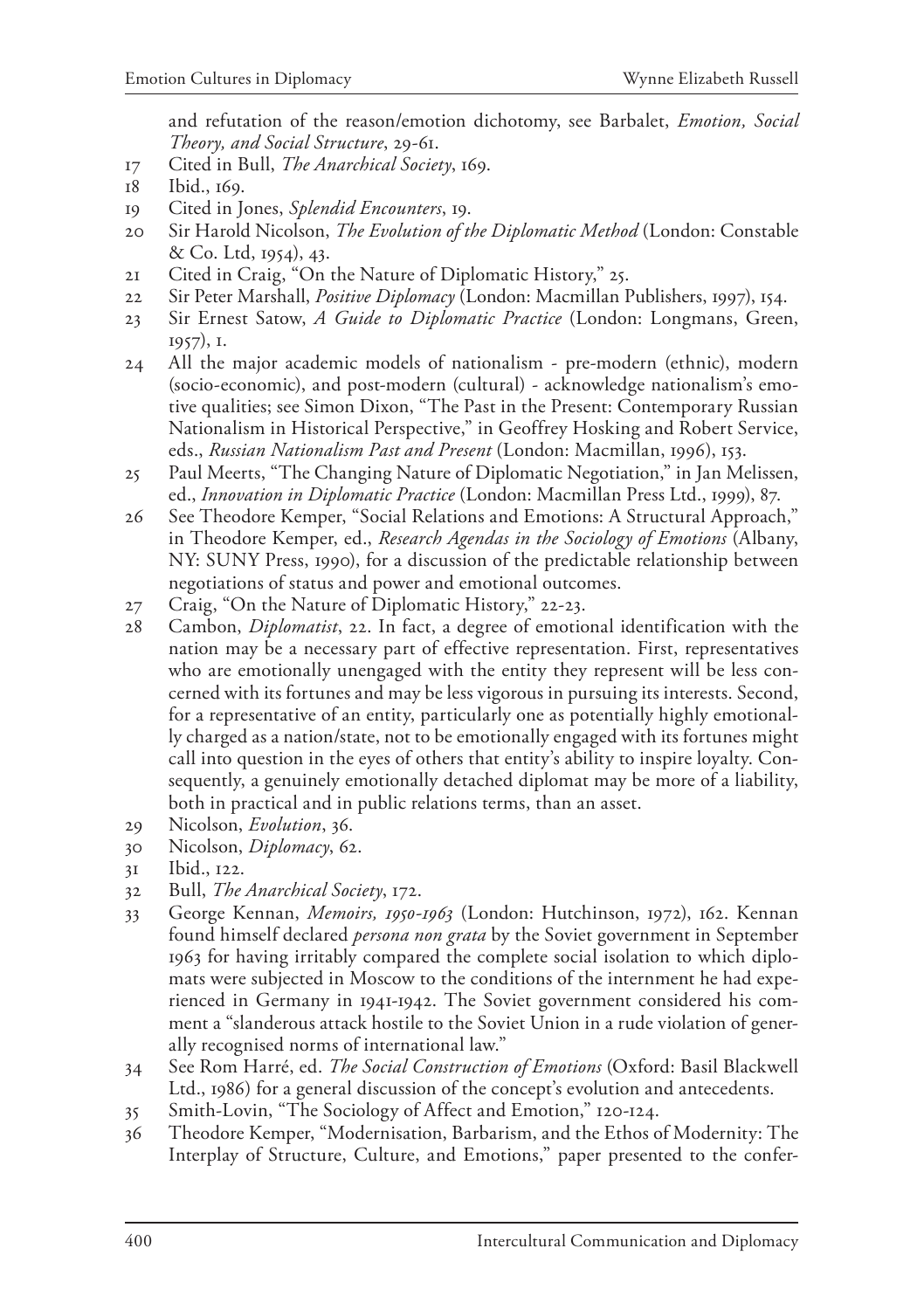ence, "Emotion in Social Life and Social Theory," The Australian National University (9-11 July 1997), 2.

- 37 Robert Solomon, "Toward a Politics of Emotion," paper presented to the conference "Emotions in Social Life and Social Theory," The Australian National University (9-11 July 1997), 3.
- 38 See Smith-Lovin, "The Sociology of Affect and Emotion," 127.
- 39 Ibid., 125. Some have argued that members of different cultures can experience culturally distinctive, mutually unintelligible emotions. See Catherine Lutz, *Unnatural Emotions: Everyday Sentiments on a Micronesian Atoll and Their Challenge to Western Theory* (Chicago: University of Chicago Press, 1988).
- 40 James Russell, "Culture, Scripts, and Children's Understanding of Emotion," in Carolyn Saarni and Paul Harris, eds., *Children's Understanding of Emotion* (Cambridge: Cambridge University Press, 1990).
- 41 Thomas Scheff, *Being Mentally Ill: A Sociological Theory* (Chicago: Aldine Publishing Company, 1966).
- 42 For instance, the Western notion that emotion is internally generated and privately experienced has led to a 'container' metaphor that compares strong feeling with steam building up in a closed vessel (Smith-Lovin, ibid., 127).
- 43 See, for example, Karl Heider, *Landscapes of Emotion: Mapping Three Cultures of Emotion in Indonesia* (Cambridge: Cambridge University Press, 1991), Carol Zisowitz Stearns and Peter Stearns, *Anger: The Struggle for Emotional Control in America's History* (Chicago: University of Chicago Press), or the various chapters in Stephen Fineman, *Emotion in Organizations* (London: Sage Publications, 1993).
- 44 Arlie Russell Hochschild, *The Managed Heart: Commercialization of Human Feeling* (Berkeley: University of California Press, 1983).
- 45 Jack Haas, "Learning Real Feelings: A Study of High Steel Ironworkers' Reactions to Fear and Danger," in *Sociology of Work and Occupations*, 4 (1977), 214-228.
- 46 For example, one otherwise subtle and perceptive examination of emotion management among academics would have benefited from the insertion of the word "Danish" before the word "academia" throughout, as very different rules apply in, for instance, the American context. See Charlotte Bloch, "Managing the Emotion of Competition and Recognition in Academia," in Jack Barbalet, ed., *Emotions and Sociology* (Oxford: Blackwell Publishing/The Sociological Review, 2002).
- 47 The diplomat and the humorist have often been one and the same person; see, for instance, Lawrence Durrell, *Ésprit de Corps: Sketches from the Diplomatic Life*  (London: Faber and Faber, 1966).
- 48 James Mayall, "International Society and International Theory," in Michael Donelan, ed., *The Reason of States: A Study in International Political Theory* (London: George Allen & Unwin, 1978), 132.
- 49 Der Derian, "Diplomacy," 244.
- 50 See Wynne Russell, *Identity Diplomacy: A Study in Diplomatic Representation and the Ordering of International Society* (Ph.D. thesis, Australian National University, 2003) for a discussion of diplomacy's role in social ordering in the global social arena.
- 51 Bull, *The Anarchical Society*, 317.
- 52 See, for example, Adam Watson, *Diplomacy: The Dialogue Between States* (London: Eyre Methuen, 1982).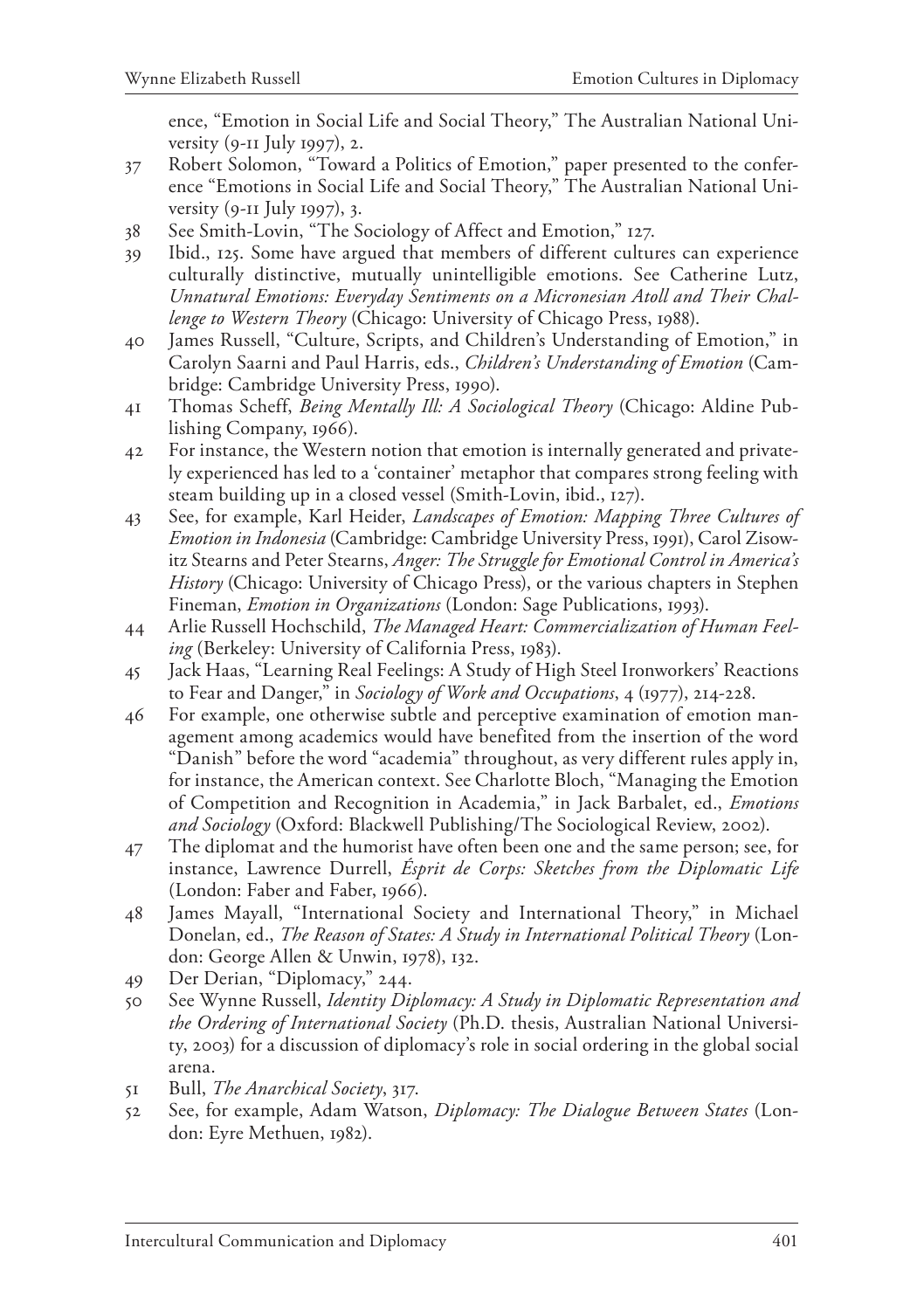- 53 Unpublished paper, cited in James Der Derian, "Hedley Bull and the Idea of Diplomatic Culture," in Rick Fawn and Jeremy Larkins, eds., *International Society After the Cold War: Anarchy and Order Reconsidered* (London: Macmillan, 1996), 90.
- 54 See discussion of the Ottoman and Chinese diplomatic systems in Adam Watson and Hedley Bull, eds., *The Expansion of International Society* (London: Oxford University Press, 1982). Some, however, might argue that these local norms reassert themselves in regional diplomatic concepts - see, for example, the much-discussed "ASEAN way."